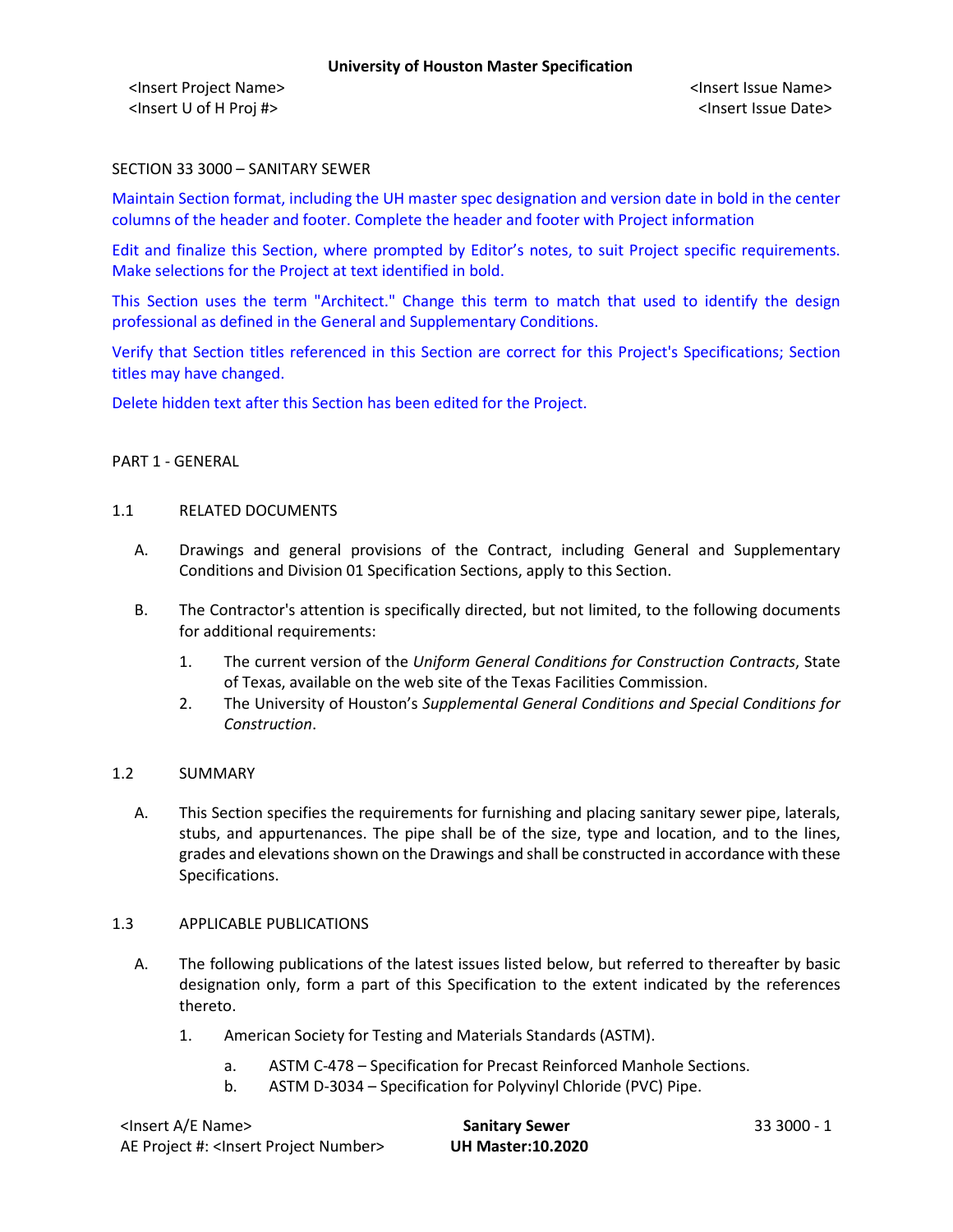# **University of Houston Master Specification**

<Insert Project Name> <Insert Issue Name> <Insert U of H Proj #> <Insert Issue Date>

- c. ASTM A-48 Specification for Gray Iron Castings.
- d. ASTM C-476 Specification for Grout for Masonry.
- e. ASTM A-615 Specification for Deformed and Plain Carbon-Steel Bars for Concrete Reinforcement.
- f. ASTM D-3212 Specification for Joints for Drain and Sewer Plastic Pipes Using Flexible Elastomeric Seals.
- g. ASTM F-679 Specification for Poly (Vinyl Chloride) (PVC) Large Diameter Plastic Gravity Sewer Pipe and Fittings.
- h. ASTM F477 Standard Specification for Elastomeric Seals (Gaskets) for Joining Plastic Pipe
- i. ASTM A746 Standard Specification for Ductile Iron Gravity Sewer Pipe
- j. ASTM C150 Standard Specification for Portland Cement
- k. ASTM C33 Standard Specification for Concrete Aggregates
- l. ASTM C890 Standard Practice for Minimum Structural Design Loading for Monolithic or Sectional Precast Concrete Water and Wastewater Structures
- m. ASTM C923 Standard Specification for Resilient Connectors Between Reinforced Concrete Manhole Structures, Pipes and Laterals
- n. ASTM
- 2. Texas Department of Transportation Standard Specifications for Construction of Highways, Street and Bridges (TxDOT).
	- a. Item 465 Manholes and Inlets
- 3. American Water Works Association (AWWA)
	- a. C110 AWWA Standard for Ductile-Iron and Gray-Iron Fittings
	- b. C111 AWWA Standard for Rubber-Gasket Joints for Ductile-Iron Pressure Pipe and Fittings.
	- c. C105 Polyethylene Encasement for Ductile Iron Pipe Systems.
	- d. C600 Installation of Ductile Iron Water Mains and Their Appurtenances.
- B. American Concrete Institute (ACI)
	- 1. ACI 318 Building Code Requirements for Structural Concrete.

### 1.4 ACTION SUBMITTALS

- A. Product Data: For the following:
	- 1. Any Special pipe fittings as detailed in the Drawings.
	- 2. Shop Drawings: For the following:
		- a. Manholes: Include plans, elevations, sections, details, design calculations, and concrete design-mix report, frames, and covers.
	- 3. Coordination Drawings: Show pipe sizes, locations, and elevations. Show other piping in same trench and clearances from sewerage system piping. Indicate interface and spatial relationship between manholes, piping, and proximate structures.
	- 4. Field quality-control test reports.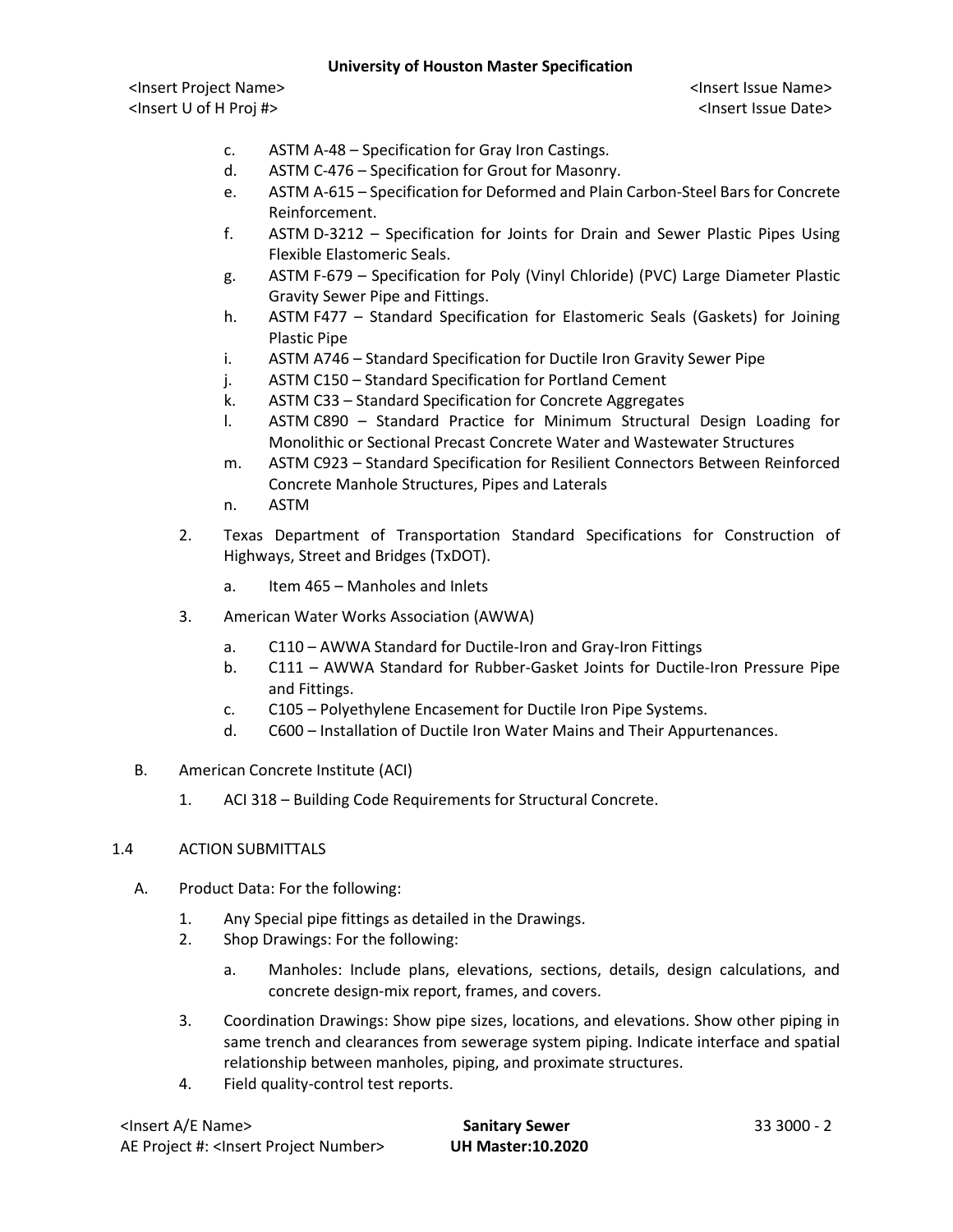## 1.5 DEFINITIONS

- A. ABS: Acrylonitrile-butadiene-styrene plastic.
- B. FRP: Fiberglass-reinforced plastic.
- C. LLDPE: Linear low-density, polyethylene plastic.
- D. PE: Polyethylene plastic.
- E. PP: Polypropylene plastic.
- F. PVC: Polyvinyl chloride plastic.
- G. TPE: Thermoplastic elastomer.

### 1.6 PROJECT CONDITIONS

- A. When working with sanitary manholes new or existing, Contractor must maintain requirements for confined space entries. In all activities, Contractor shall work in a safe manner as required by OSHA and other governing criteria.
- B. Interruption of Existing Sanitary Sewerage Service: Do not interrupt service to facilities occupied by Owner or others unless permitted under the following conditions and then only after arranging to provide temporary service according to requirements indicated:
	- 1. Follow the University of Houston's Plant Operations Planned and Emergency Utility Outage Guidelines. See "COORDINATION" Article in this Section.
	- 2. If work requires interference with any public sewer systems within or outside of Public Rights of Way or Easements, Contractor shall obtain prior written approval and coordinate with Owner and local municipality before commencing work.

### 1.7 DELIVERY STORAGE AND HANDLING

- A. Contractor is responsible for protecting materials per manufacturer's recommendations.
	- 1. Do not store plastic manholes, pipe, and fittings in direct sunlight.
	- 2. Protect pipe, pipe fittings, and seals from dirt and damage.
	- 3. Handle cast in place manholes according to manufacturer's written rigging instructions.

### 1.8 COORDINATION

A. Complete the Outage Planning Form in the University of Houston's Planned and Emergency Utility Outage Guidelines available in Section 00 6000 of these Specifications.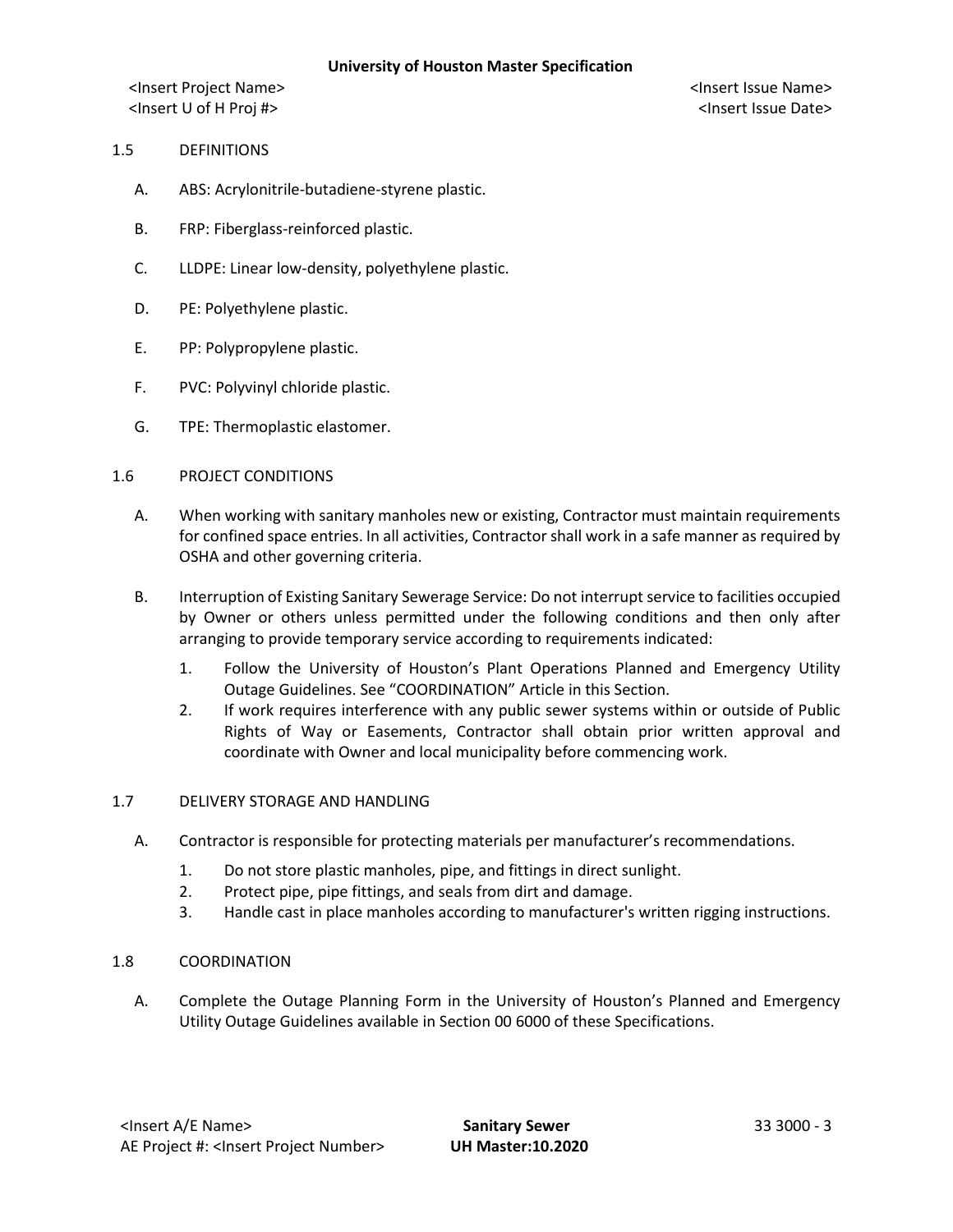PART 2 - PRODUCTS

### 2.1 PIPE

- A. PVC pipe 6 to 10 inches in diameter shall conform to ASTM D3034, SDR 26. PVC pipe 12 inches and 15 inches in diameter shall conform to ASTM D3034, SDR 35. PVC pipe 18 to 27 inches in diameter shall conform to ASTM F679, SDR 35. All diameters shall use bell and spigot ends for gasketed joints with ASTM F 477 elastomeric seals. For sewers up to 12 inches in diameter that cross over or under waterlines, provide minimum 150 psi pressure rated pipe conforming to ASTM D 2241 with suitable PVC couplings.
- B. Ductile iron pipe shall conform to ASTM A746 and cast iron fittings shall conform to AWWA C110. Gaskets shall conform to AWWA C111, rubber. Wrap pipe with polyethylene per AWWA C 105.

### 2.2 JOINTS

- A. PVC pipe joints shall conform to ASTM D3212.
- B. Ductile iron pipe joints shall be push-on type unless otherwise indicated on the Drawings.

### 2.3 MANHOLES

- A. Precast concrete manholes shall conform to ASTM C-478. Joints shall be O-ring gasketed. Thickness for manhole risers shall be as listed under wall "B" in the "Class Tables" of ASTM C76, "Reinforced Concrete Pipe."
- B. Ballast: Increase thickness of concrete as required to prevent flotation.
- C. Resilient Pipe Connectors: ASTM C 923 cast or fitted into manhole walls, for each pipe connection. Use the following materials for metallic mechanical devices as defined in ASTM C923:
	- 1. External clamps: Type 304 stainless steel
	- 2. Internal, expandable clamps: Type 304 stainless steel, 11 gauge minimum.
- D. Adjusting Rings: Interlocking rings with level or sloped edge in thickness and diameter matching manhole frame and cover. Include sealant recommended by ring manufacturer.
- E. Grade Rings: Reinforced-concrete rings, 6- to 9-inch total thickness, to match diameter of manhole frame and cover.
- F. Manhole Frames and Covers: To meet those detailed in the Drawings as specified with precast concrete manholes.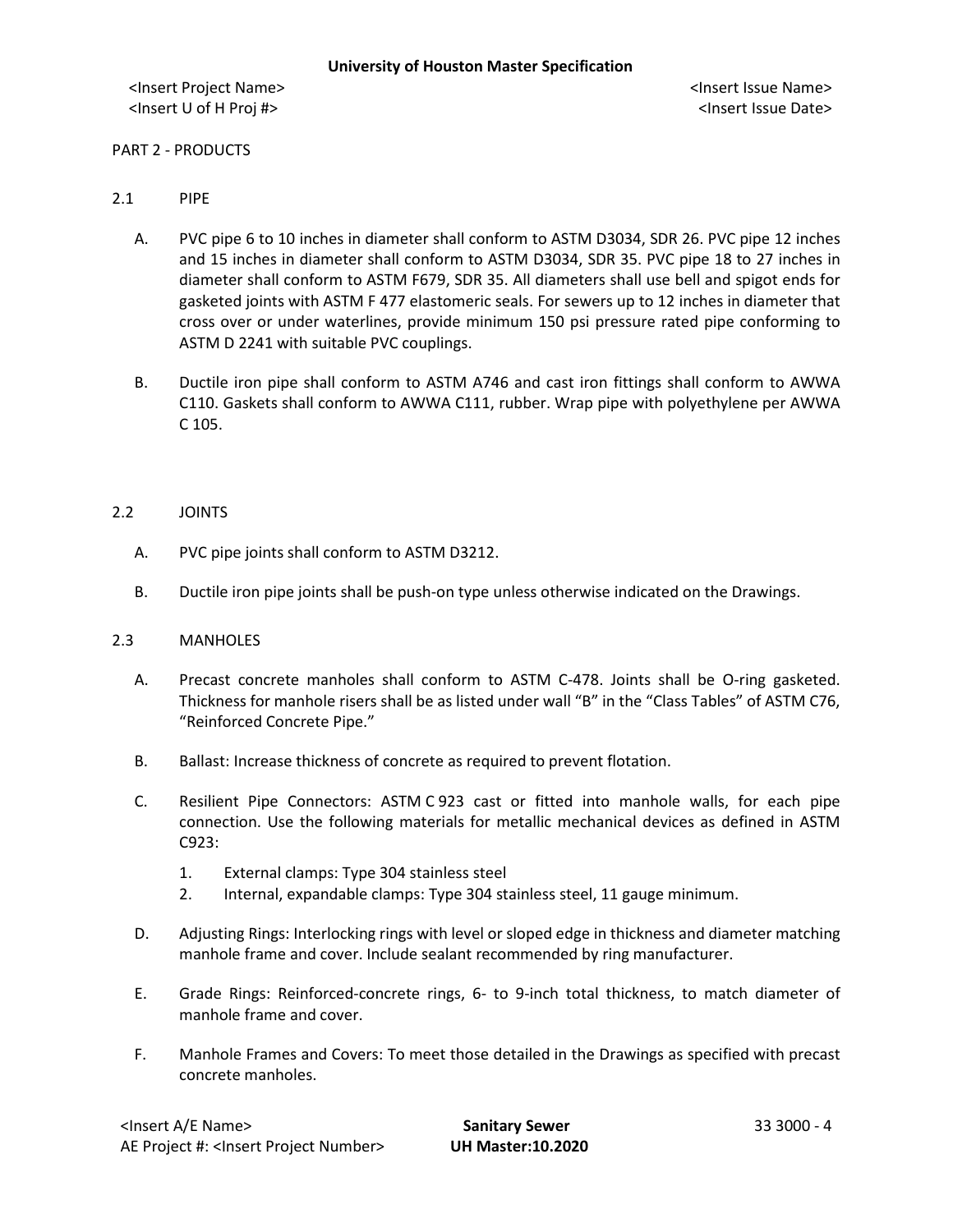# EDITOR'S NOTE: ALL NEEDS FOR SEALED OR VENTED MANHOLE COVERS ARE TO BE COVERED IN THE DRAWINGS AND DETAILS. IF ADDITIONAL INFORMATION IS NEEDED INCLUDE HERE IN THIS LIST OF ITEMS.

### 2.4 MORTAR

A. Mortar for flowline directioning in all manholes shall conform to TxDOT Item 465.2B and ASTM C 476.

### 2.5 CLEANOUTS

- A. PVC Cleanouts: PVC body with PVC threaded plug. Include PVC sewer pipe fitting and riser to clean-out of same material as sewer piping.
- B. Acceptable Manufacturers:
	- 1. Canplas Inc.
	- 2. IPS Corporation.
	- 3. NDS Inc.
	- 4. Plastic Oddities, Inc.
	- 5. Sioux Chief Manufacturing Company, Inc.
	- 6. Zurn Light Commercial Specialty Plumbing Products; Zurn Plumbing Products Group.

## PART 3 - EXECUTION

### 3.1 PIPE SEWERS

- A. No pipe shall be installed in the trench until excavation has been properly constructed per the Drawings and details to at least two pipe lengths beyond the section of pipe being installed and the bottom of the trench has been properly shaped.
- B. Where used, batter boards shall be placed into position properly. Boards shall be nominal 1 x 4 inch lumber, planed on all four sides to parallel faces. The boards and all location stakes shall be protected from injury or change of location.
- C. Pipe shall be so laid that after the sewer is completed, the interior surface shall conform accurately to the grades and alignments fixed and given in the Drawings.
- D. All sewers shall be laid accurately to line and grade, with tongue or spigot end downstream.
- E. Pipes shall be fitted together and matched so that when laid, they form a sewer with a smooth and uniform invert.
- F. Before laying pipes, a sufficient bed shall be prepared at the grade indicated on the Drawings. Backfill shall be placed as outlined in Section 31 2333 "Trenching, Backfilling, and Compaction."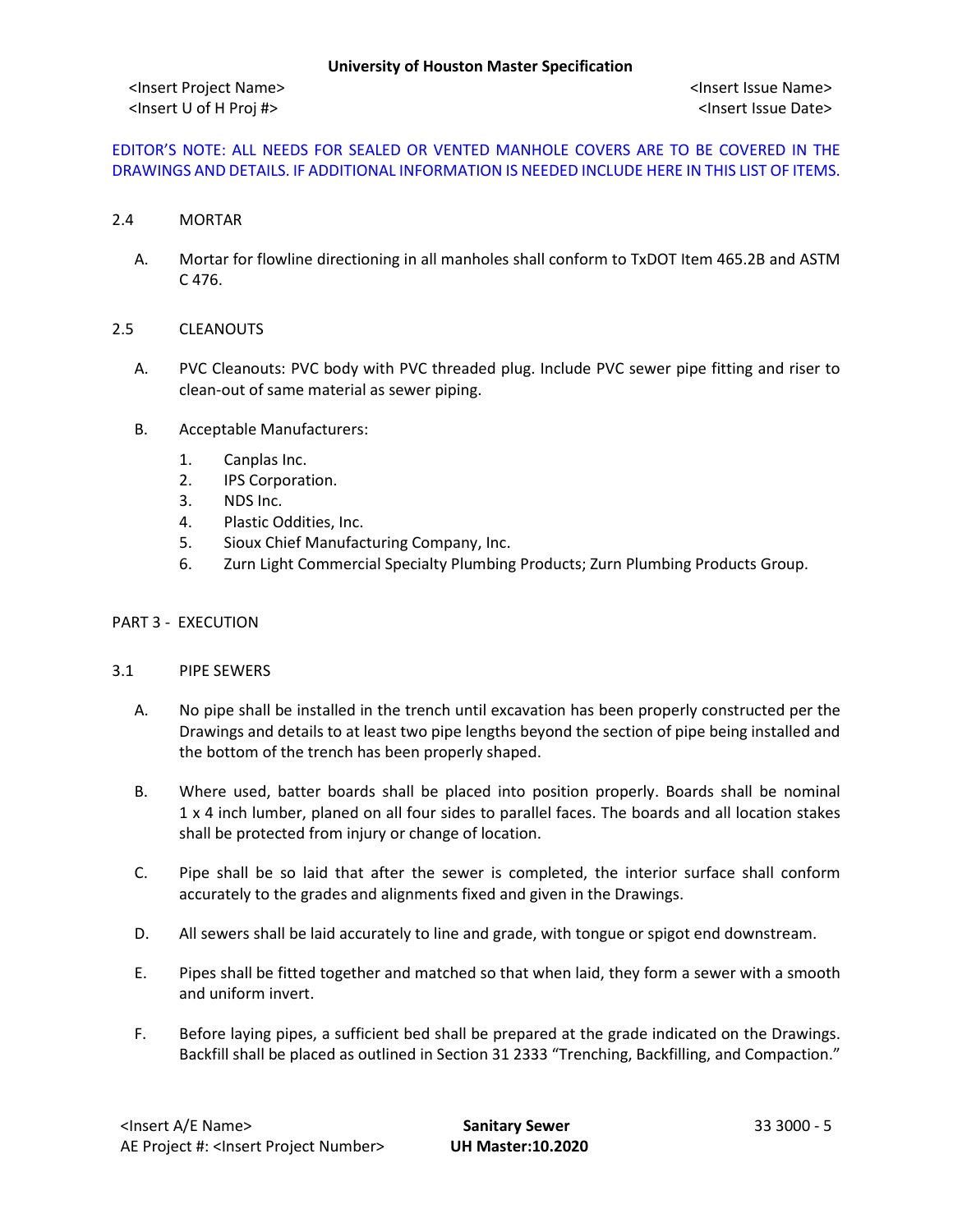### **University of Houston Master Specification**

<Insert Project Name> <Insert Issue Name> <Insert U of H Proj #> <Insert Issue Date>

- G. A minimum clearance of six inches shall be maintained between the sewer and all other lines. Sanitary sewers shall not be routed over water lines.
- H. Sanitary sewers shall not be constructed within nine feet (outside to outside) parallel to a water line. Where sanitary sewers cross under water lines, the pipe material for the sewer shall be an 18 foot length of ductile iron pipe or PVC schedule 80 pressure pipe, centered on the water line.
- I. When trenches exceed five feet in depth, Contractor shall use trench safety measures per Section 31 4133 "Trench Safety."

## 3.2 MANHOLES

- A. Manholes shall be constructed at locations shown on the Drawings and to the depth indicated thereon.
- B. Manholes shall be constructed of precast concrete sections and to the dimensions shown on the Drawings.
- C. Joints between precast concrete sections shall be O-ring gasketed.
- D. The construction of manholes shall be done as soon as practical after sewer lines into or through the manhole are completed.
- E. All sewers shall be cut neatly at the inside face of the walls of the manhole and pointed up with mortar.
- F. After the masonry work has been completed to the proper elevation, the cast iron manhole cover frame shall be set in a full mortar bed and adjusted to the elevation established on the Drawings.
- G. The inverts of the sewer line or several sewer lines entering the manhole at or near the flow line elevation of the manhole shall be shaped and routed across the floor of the manhole using mortar to obtain the proper contour.
- H. When sanitary sewer pipes enter a manhole two feet or greater above the bottom of the manhole, a drop pipe of equal diameter shall be constructed outside the manhole to the bottom of the manhole per the details on the Drawings.
- I. All manholes are to be backfilled per article 3.2.C.1 in Section 31 2333 "Trenching, Backfilling, and Compaction."

EDITOR'S NOTE: ALL NEEDS FOR STACKS AND SERVICE LEADS ARE TO BE COVERED IN THE DRAWINGS AND DETAILS. IF ADDITIONAL INFORMATION IS NEEDED INCLUDE HERE IN THIS LIST OF ITEMS